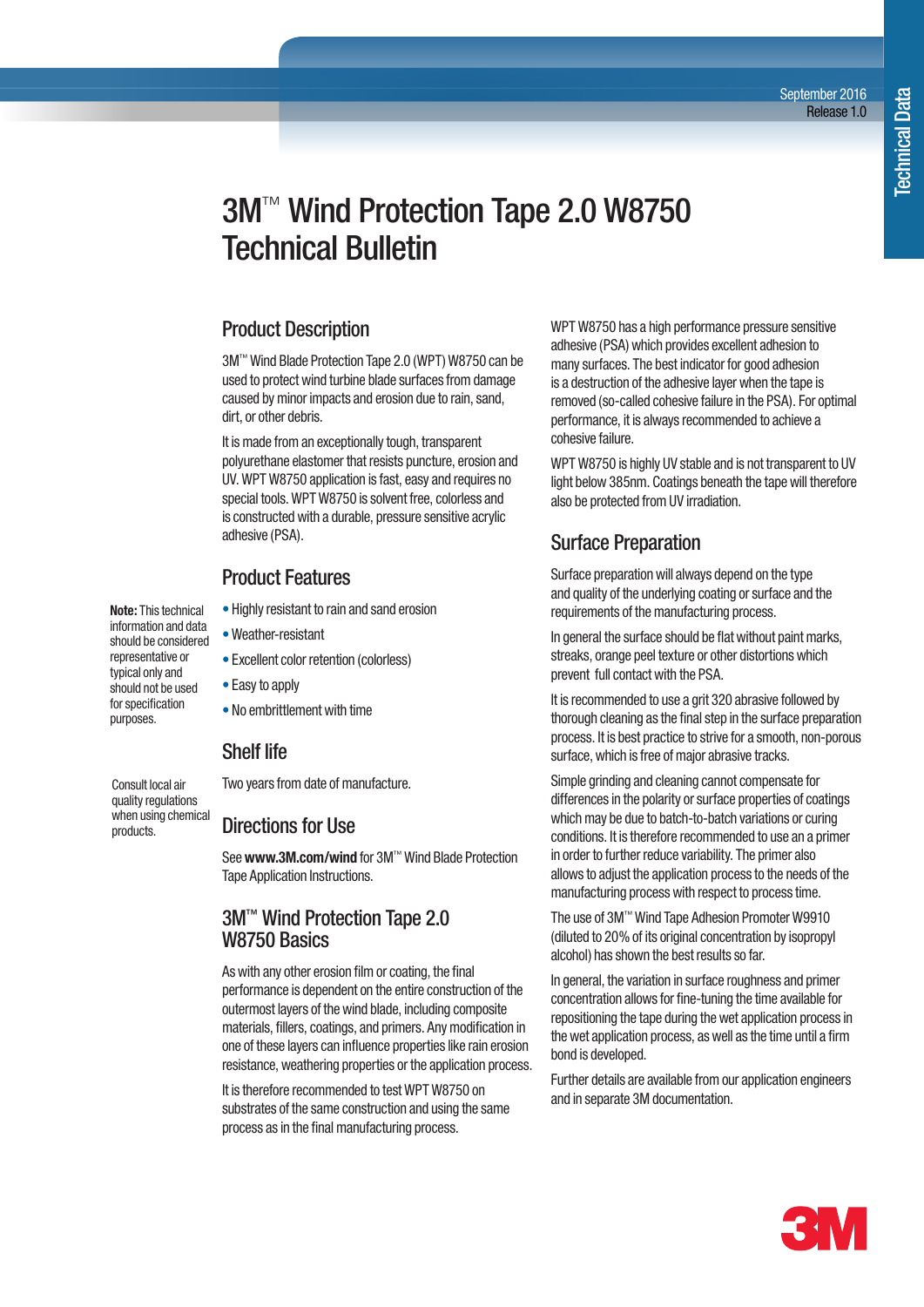# Tape Application

WPT W8750 has been developed for wet application. It is recommended to use 3M™ Tape Application Solution or a mixture of approximately 25 weight/% isopropyl alcohol and 75 weight/% demineralized water. Tap water or the additional use of soap is not recommended.

The tape should be stretched during the application only where there is a need (curvatures, etc.). In general, the tape should be conformed during the application.

To reduce the risk for stretching, the application is best done with the help of soft rubber squeegees. The use of hard tools is not recommended.

Further details are available from our application engineers and in separate 3M documentation.

# Tapes and Coatings – A Comparison

### **Coatings**

Coatings have the benefit of easy adaption even without thorough surface preparation. However, when a coating loses contact with the underlying surface due to harsh environmental or mechanical conditions, the resulting delamination is permanent and in most cases progressive.

The coating thickness is difficult to control during the application process and variations of  $\pm 50$  µm are possible. In order to obtain the required minimum thickness, an excess of total average coating weight is needed.

The polymer forms after the application of coating. Since these chemical reactions are dependent on temperature, humidity, mixing quality and time, the resulting properties are highly dependent on the stability of the application process. In addition, the properties of the coating will vary throughout the depth of the coating layer.

The coating process also generates some by-products, mostly due to reactions with water which may lead to bubbles. Bubbles can be also introduced by the surrounding air during the mixing and application process.

Coatings are usually pigmented in order to eliminate or reduce the effect of ultraviolet irradiation.

### **3M**™ **Wind Protection Tape 2.0 (WPT) W8750**

WPT W8750 bonds to surfaces by a permanently tacky PSA. Special surface preparation and a wet application process is required to obtain complete contact between the PSA layer and the surface. The final bond strength is usually achieved after a few hours depending on the surface preparation, application pressure and ambient conditions.

Since PSAs remain sticky even after delamination, they provide a selfhealing effect. If small areas of separation occur due to the formation of micro-bubbles (e.g. under extreme weathering conditions) the PSA is able to re-connect to the surface without a permanent damage of the bond.

WPT W8750 consists of a polyurethane and a PSA layer of defined thickness which show only minor variations in the range of a few micrometers.

The polyurethane polymer has been prepared under optimum and reproducible conditions and does not contain any foreign material or bubbles. PSA and polyurethane are bonded permanently and cannot be separated.

Due to its transparent and clear appearance, WPT W8750 can adapt to a variety of surfaces. The tape is highly stabilized for maximum UV resistance.

# History of Tape and Field Experience

The history of wind protection tapes originates many years ago when erosion on helicopter blades was observed during the Vietnam War. 3M led the development of tough, mostly polyurethane films, which were then transferred into the automotive market in the form of the so-called 3M™ Paint Protection Films (PPF).

With ever-growing requirements in the car and military industry, tapes were continuously improved upon and adapted to new products. One of the first fields of applications opened with the expanding wind industry. 3M tapes were the first products used on wind blades after erosion was observed at higher blade speeds.

In summary, field experience with erosion resistant tapes goes back to the 1960s in the military area. In wind applications, tapes have been used for over 20 years. This provides a vast knowledge base with respect to performance and application.

In contrast to tapes, erosion resistant coatings are a relatively new product family which have been promoted mainly by the manufacturers of paints. Products reached the market just a few years ago. Long-term performance measurements under real life conditions do not exist yet.

### New 3M™ Wind Protection Tape 2.0 W8750 vs. Current 3M™ Wind Protection Tape W8607, **Colorless**

3M™ Wind Blade Protection Tape W8607 has been the workhorse for wind turbine blades during the last decade. It has been used on thousands of wind turbines and and has an average life time of 7 years. The increasing requirements and expectations as well as competition from coatings has triggered the development of a new tape in order to overcome some of the shortcomings of WPT W8607.

This concerns the following properties:

- Longer Overall Life-Time under real conditions
	- Better rain erosion performance
	- Better UV resistance
	- Better hydrolytic stability (less embrittlement with time)
- Gloss: Matte surface for less glare and lower friction in application process
- Easier application process: More conformable to adapt to curved surfaces
- Better removability: No embrittlement for easier removal

In order to achieve these goals a new polyurethane formulation was developed and optimized. The PSA was changed to a more stable version and the bond strength between polyurethane and PSA was increased by a proprietary process.

Consult local air quality regulations when using chemical products.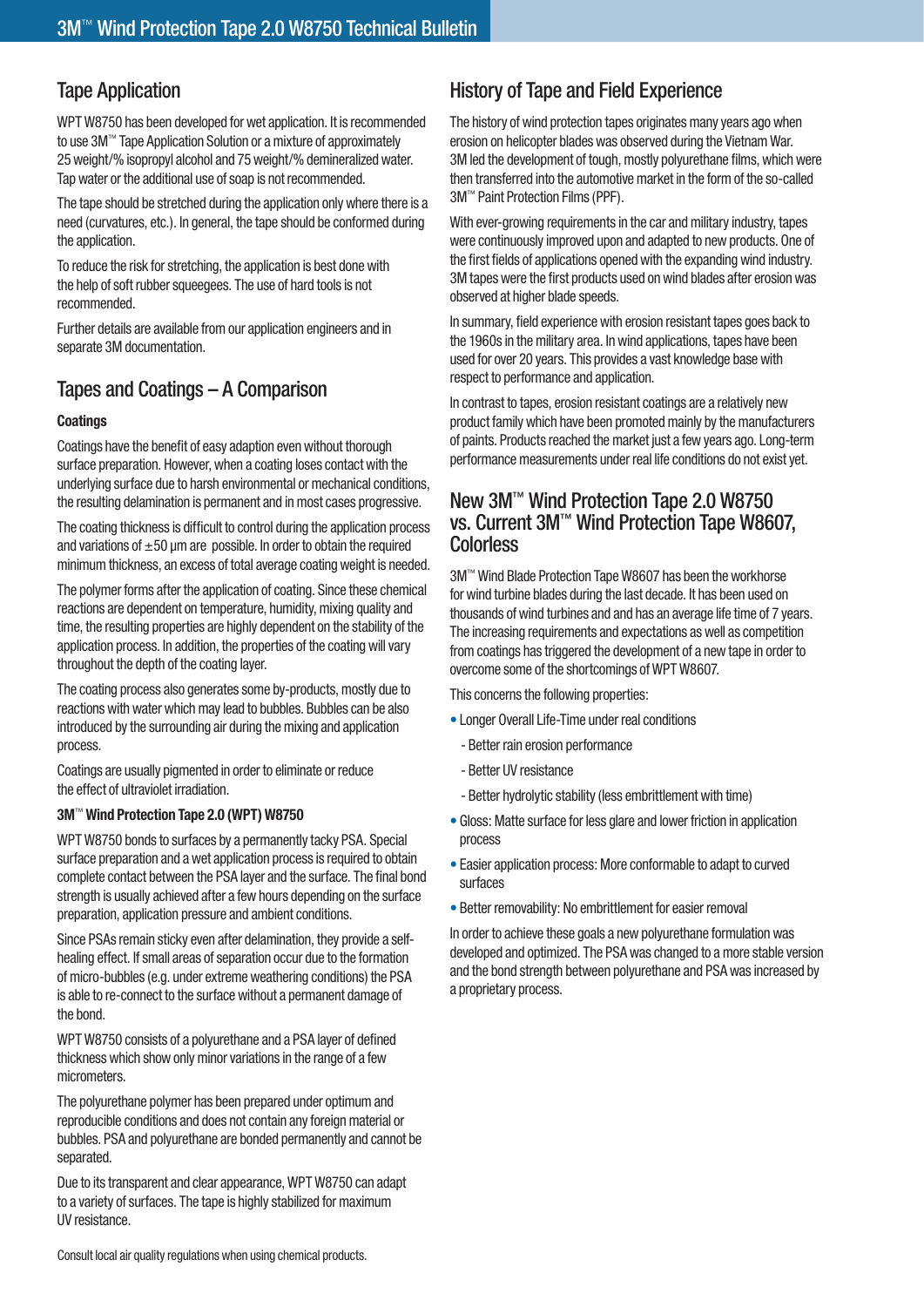# Aging and Possible Correlation to Life

Understanding the aging of polymers is a complex science and requires in-depth knowledge of all materials involved and their degradation mechanisms. It is a system property and does not depend on the performance of a single layer, component or ingredient.

It is therefore very hard to make predictions which exceed a time of more than 10 years for new systems, even by use of sophisticated lab tests.

3M has 50 years of experience with products based on the same or similar chemistry (polyurethanes and adhesives). This includes lab and field data on tapes which have been used in military, automotive and wind energy applications. A careful evaluation and judgement of these data allow more reliable predictions even for extended periods of time.

3M is known for its exceptional expertise in accelerated weathering and has contributed to many relevant ASTM standards. This mainly concerned test methods for more reliable predictions in several areas like traffic signs, automotive and aerospace applications. 3M is working with experts around the world to make tests more meaningful and reliable.

# Selected Important Properties

#### **Stress/Strain Behavior**

WPT W8750 is based on a highly elastic polymer with spring-like properties. These properties are not dependent on the tape orientation.

Due to the chemistry and the manufacturing process of the tape, it will achieve its final properties about one week after application in a normal environment. For lab tests which are focusing on critical properties like tensile strength or rain erosion performance, it is recommended to store specimens at 50°C for 72 hours in a circulating air oven. This ensures that the final properties are achieved. Any process which involves high temperatures (like welding) will change tape properties temporarily. In this case it is suggested to store at 50°C for 72 hours in a circulating air oven before further testing is done.

#### **Accelerated weathering under UV light**

It is highly recommended that any accelerated weathering tests are done with the same construction as used on the actual blade. This concerns the composite and additional layers like gel coats, fillers, top coats, primers, etc. All these layers can have an influence on final film performance because degradation products may migrate throughout the specimens.

Standard test equipment for accelerated weathering is designed for the testing of flat plates. Introducing parts like rain erosion profiles heavily changes the conditions in the tester and may lead to large deviations in the temperature profile. It is recommended to record surface temperatures of parts and re-adjust settings as needed.

In addition, weathering of large parts introduces large amounts of polymers material into the test chamber. In frequently used test cycles (irradiation and condensation) there is only water replacement but no water exchange in the water reservoir. This may lead to the accumulation of degradation products within the tester. Interaction of degradation products with the specimens may lead to unpredictable and undesired results. A possible solution in fluorescent lamp testers is the addition of a spray cycle which takes care of water exchange in the reservoir.

Temperatures during accelerated weathering tests should not exceed realistic conditions. The higher the temperature, the higher the risk of deviating from the degradation mechanisms seen under real life conditions.

#### 3M proposes the following Q-UVA cycle for accelerated weathering:

| <b>Standard</b>                                 | ISO 4892-3, cycle 2       |
|-------------------------------------------------|---------------------------|
| Irradiation Phase (hours)                       | 8                         |
| Temperature, Humidity (°C, % r.h.)              | 50/uncontrolled           |
| Spectral Irradiance (W/m <sup>2</sup> nm@340nm) | 0.76                      |
| Water Spray Phase (hours)                       | 0.25                      |
| Temperature, Humidity (°C, % r.h.)              | uncontrolled/uncontrolled |
| Condensation Phase (hours)                      | 3.75                      |
| Temperature, Humidity (°C, % r.h.)              | 50.95-100                 |

The diagram below shows the differences in property decay between WPT W8607 and WPT W8750 after accelerated weathering using these test conditions.

The red (under UV light) and blue (shaded = only influence of temperature and humidity) bars are describing the True Stress @ Break of WPT W8750 on aluminum sheets. The green bars show data from WPT W8750 which was aged on the complete erosion test profiles (under UV light).

The results show the excellent long term performance of WPT W8750.

#### **True Stress @ Break of Conventional and New Wind Tape**

after Q-UV @ 8 hours UV 0,76 W/m<sup>2</sup> nm (340 nm) @ 50°C, 15 min. spray, 3:45 hours condensation @ 50°C



■ On Profile-Under UV Light, Controlled Cond.

Further details are available from our application engineers and in separate 3M documentation.